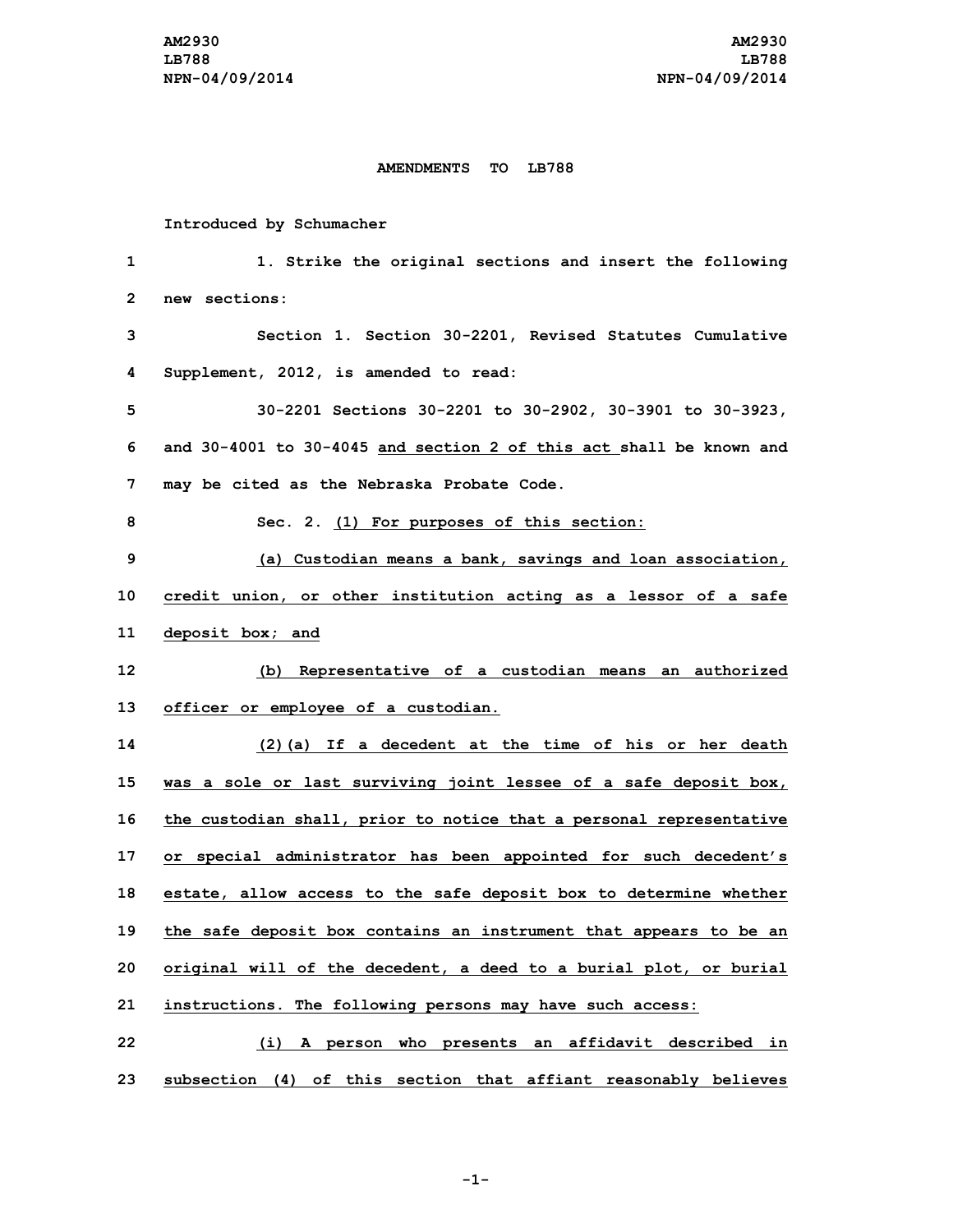**NPN-04/09/2014 NPN-04/09/2014 that he or she is either (A) an heir at law of the decedent, (B) <sup>a</sup> devisee of the decedent or <sup>a</sup> person nominated as <sup>a</sup> personal representative as shown in <sup>a</sup> photocopy of <sup>a</sup> will which is attached to such affidavit, or (C) the agent or attorney specifically authorized in writing by <sup>a</sup> person described in subdivision (2)(a)(i)(A) or (B) of this section; or (ii) <sup>A</sup> person who, under the terms of the safe deposit box lease or <sup>a</sup> power of attorney at the time of the decedent's death, was legally permitted to enter the safe deposit box, unless otherwise provided by the lease or the power of attorney. (b) If <sup>a</sup> person described in subdivision (2)(a) of this section desires access to <sup>a</sup> safe deposit box but does not possess <sup>a</sup> key to the box, the custodian may open the safe deposit box by any means necessary at the person's request and expense or the custodian may require the person to obtain <sup>a</sup> court order for the custodian to open the safe deposit box at the requesting person's expense. The custodian shall retain, in <sup>a</sup> secure location at such person's expense, the contents of the box other than <sup>a</sup> purported will, deed to <sup>a</sup> burial plot, and burial instructions. <sup>A</sup> custodian**

 **shall deliver <sup>a</sup> purported will as described in subdivision (5)(b) of this section. <sup>A</sup> person described in subdivision (2)(a)(i) of this section may remove <sup>a</sup> deed to <sup>a</sup> burial plot and burial instructions that are not part of <sup>a</sup> purported will pursuant to subdivision (5)(d) of this section, and the custodian shall not prevent the removal. Expenses incurred by <sup>a</sup> custodian or by the person seeking the documents pursuant to this section shall be considered an estate administration expense.**

**-2-**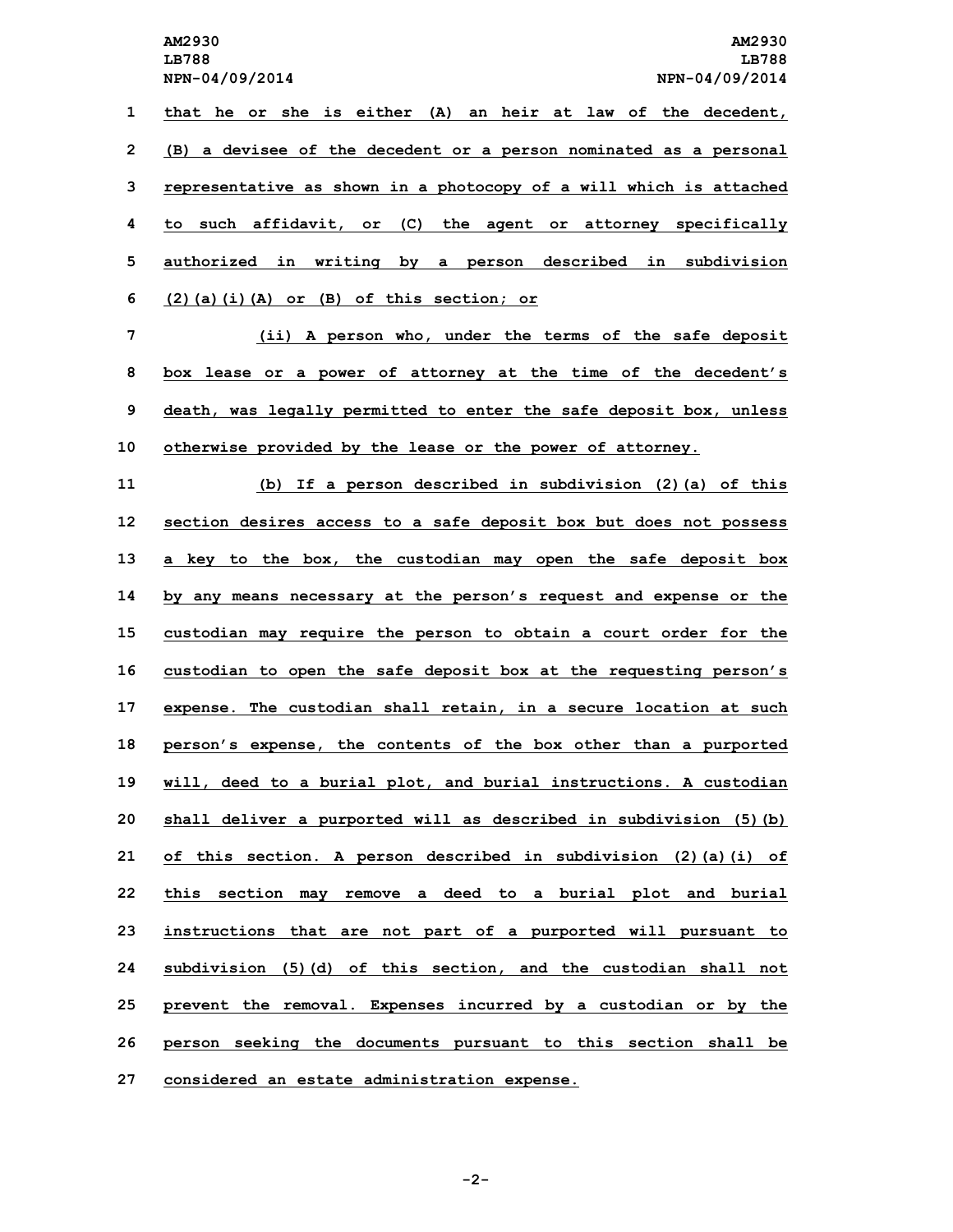**AM2930 AM2930 LB788 LB788 NPN-04/09/2014 NPN-04/09/2014 (3) <sup>A</sup> representative of the custodian shall be present during the entry of <sup>a</sup> safe deposit box pursuant to this section. (4) The affidavit referred to in subdivision (2)(a)(i) of this section shall state: (a) That the sole or last surviving lessor of <sup>a</sup> safe deposit box has died and the date of his or her death, and <sup>a</sup> copy of the death certificate shall be attached; (b) If the person submitting the affidavit is an attorney or agent of the affiant, that such appointment is for the purpose of accompanying the opening of the safe deposit box. In lieu of this statement, the appointment shall accompany the affidavit; and (c) That the affiant: (i)(A) Is an heir at law of the deceased lessor and <sup>a</sup> description of such person's relationship to the deceased lessor; (B) Is reasonably thought to be <sup>a</sup> devisee of the decedent based on the provisions of <sup>a</sup> will, <sup>a</sup> photocopy of which is submitted with the affidavit; or (C) Is reasonably thought to be nominated as personal representative pursuant to the terms of <sup>a</sup> will, <sup>a</sup> photocopy of which is submitted with the affidavit; (ii) Swears or affirms that all statements in the affidavit are true and material and further acknowledges that any false statement may subject the person to penalties relating to perjury under section 28-915; and (iii) Has no knowledge of an application or petition for the appointment of <sup>a</sup> personal representative pending or granted in**

**27 any jurisdiction.**

**-3-**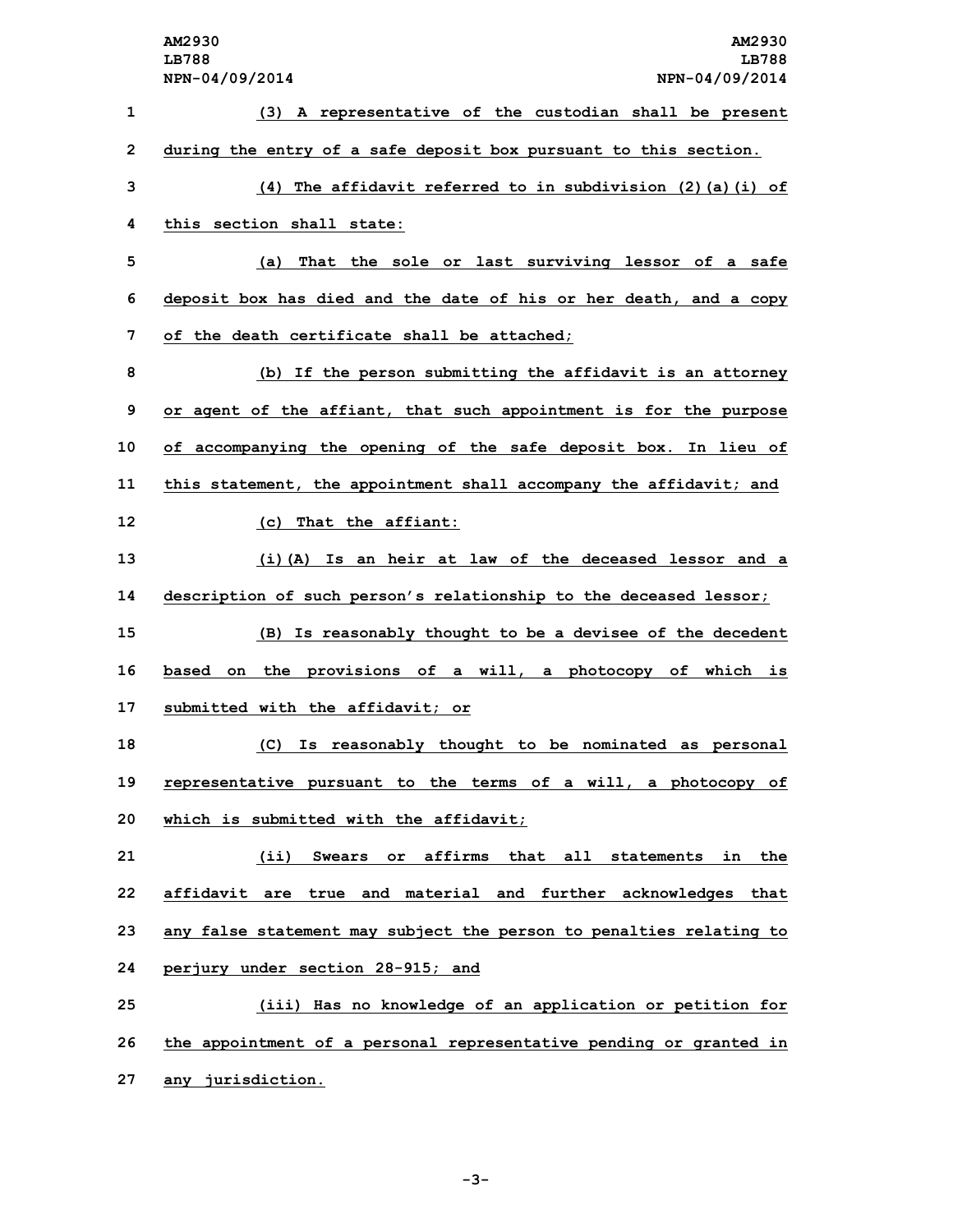**(5)(a) If an instrument purporting to be <sup>a</sup> will is found in <sup>a</sup> safe deposit box as the result of an entry pursuant to subsection (2) of this section, the representative of the custodian shall remove the purported will.**

 **(b) The custodian shall mail the purported will by registered or certified mail or deliver the purported will in person to the clerk of the county court of the county in which the decedent was a resident. If the custodian is unable to determine the county of residence of the decedent, the custodian shall mail the purported will by registered or certified mail or deliver the purported will in person to the office of the clerk of the county court of the county in which the safe deposit box is located.**

 **(c) At the request of the person or persons authorized to have access to the safe deposit box under subsection (2) of this section, the representative of the custodian shall copy each purported will of the decedent, at the expense of the requesting person, and shall deliver the copy of each purported will to the person, or if directed by the person, to the person's agent or attorney. In copying any purported will, the representative of the custodian shall not remove any staples or other fastening devices or disassemble the purported will in any way.**

 **(d) If the safe deposit box contains <sup>a</sup> deed to <sup>a</sup> burial plot or burial instructions that are not <sup>a</sup> part of <sup>a</sup> purported will, the person or persons authorized to have access to the safe deposit box under subsection (2) of this section may remove these instruments or request that the representative of the custodian copy the deed to the burial plot or burial instructions at the**

**-4-**